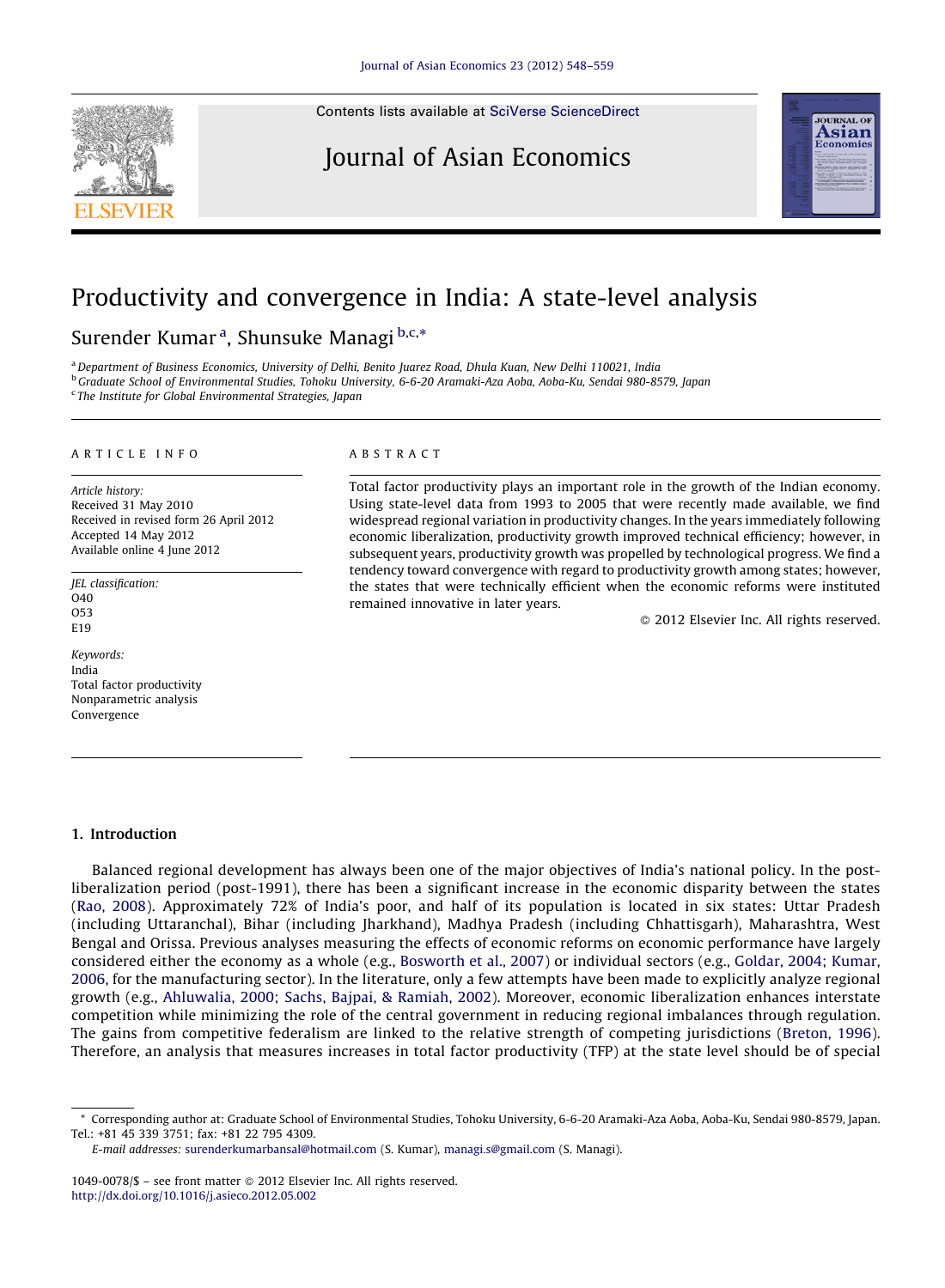interest because one of the major objectives of the 1991 economic reforms was to improve the productive efficiency of the economy.

The purpose of this paper is to provide empirical evidence of patterns of TFP growth within the Indian states in the postliberalization era using the Malmquist productivity index. The advantage of this approach is that it facilitates the decomposition of TFP changes into technical changes (TC) and efficiency changes (EC). Because TC and EC are associated with technological innovation and adoption, respectively, the dynamics of the recent economic growth in the Indian states can be better understood if we consider these two types of changes. Moreover, the Malmquist index approach differs from the competing approaches in that it does not make any unrealistic assumptions regarding the absence of technical and allocative inefficiency of production.

We use data from 1993 to 2004<sup>1</sup> to measure the annual rates of change in productivity and technical efficiency of individual Indian states. The results of this study show that the annual rate of productivity growth has, on average, improved over time even though some states have experienced a slowdown or even a decline in productivity. The paper also investigates the causes of productivity divergence among the states in light of the convergence and divergence hypotheses. The results reveal that the differences between the states with regard to their productivity are a function of the policies and institutions that help to increase the human development index. It is also observed that increases in TFP at the state level are positively associated with the degree to which a state has embraced the economic reforms.

This paper is organized as follows. A brief review of existing literature is presented in Section 2. The methodology and data used in the study are described in Section [3](#page--1-0). Section [4](#page--1-0) discusses the productivity of the states from 1993 to 2004. Some concluding remarks are provided in the final section of the paper.

#### 2. Economic growth and productivity: background

The variability and volatility in growth rates across the Indian states have received significant attention in recent years. Productivity analysis makes it possible to understand the variability and volatility of growth rates. Therefore, it is important to determine which factors affect productivity growth in the Indian states.

#### 2.1. Neoclassical growth theory

Growth and variability in productivity across countries have been analyzed from various theoretical perspectives. This paper focuses on the neoclassical and endogenous growth theories in addressing the variability in the productivity of the Indian states. The neoclassical growth theories first emerged in the work of Solow [\(1956\).](#page--1-0) The marginal product of capital is low in high-income countries because these countries exhibit a high capital labor ratio, but it is high in developing countries, where the capital labor ratio is low. The higher marginal product of capital should generate a higher growth rate for income in developing countries as compared to developed countries (Evans & [Karras,](#page--1-0) 1996). This phenomenon is known as the convergence hypothesis in the economic growth literature. The convergence hypothesis states that productivity in low-income countries tends to converge with that of high-income countries [\(Baumol,](#page--1-0) 1986; Baumol, [Blackman,](#page--1-0) & Wolff, 1989). The convergence hypothesis is fundamentally linked to the concept of diminishing returns to capital.

Much of the literature on growth regression is influenced by the convergence hypothesis (Barro, 1991; Barro & [Sala-i-](#page--1-0)[Martin,](#page--1-0) 1992). Barro, Mankiw, and [Sala-i-Martin](#page--1-0) (1995) find the presence of convergence independent of the sources of capital—whether domestic savings or in-flows from abroad. The hypothesis also finds support in growth accounting exercises (e.g., [Young,](#page--1-0) 1995). Although the convergence hypothesis is able to explain the growth phenomenon within Organisation for Economic Co-operation and Development(OECD) countries to some extent, itfails to explain the differences observed in the growth paths of most developing countries.

#### 2.2. Endogenous growth theory

The endogenous growth theory originated in the work of Arrow [\(1962\)](#page--1-0) and was further developed by Lucas [\(1988\)](#page--1-0) and Romer [\(1990\).](#page--1-0) This theory states that the differences between developed and developing countries with regard to productivity remains constant or even increases over time. This occurs due to the economies of scale that arise with the acquisition of technical knowledge. The accumulation of knowledge helps to increase productivity at the aggregate level even when individual firms face diminishing returns to capital. Thus, the diminishing returns to scale disappear, and the growth paths of developing economies diverge from those of developed countries.

Based on the concept of endogenous growth the phenomenon of convergence can be viewed as a technological catch-up effect. The argumentis thatimitations are faster and less costly than innovations. Thus, poor countries, which lie below the world technology frontier, may make technological progress more rapidly than the more technologically advanced

 $^{\rm 1}$  The annual data in India are reported for the fiscal year rather than the calendar year. The fiscal or financial year is the 12-month accounting period that begins on April 1 and ends on March 31 of the following year. Therefore, data are reported for ranges such as 1993–1994. For the sake of convenience, in what follows, we refer to the 1993–1994 period as 1993, for example.